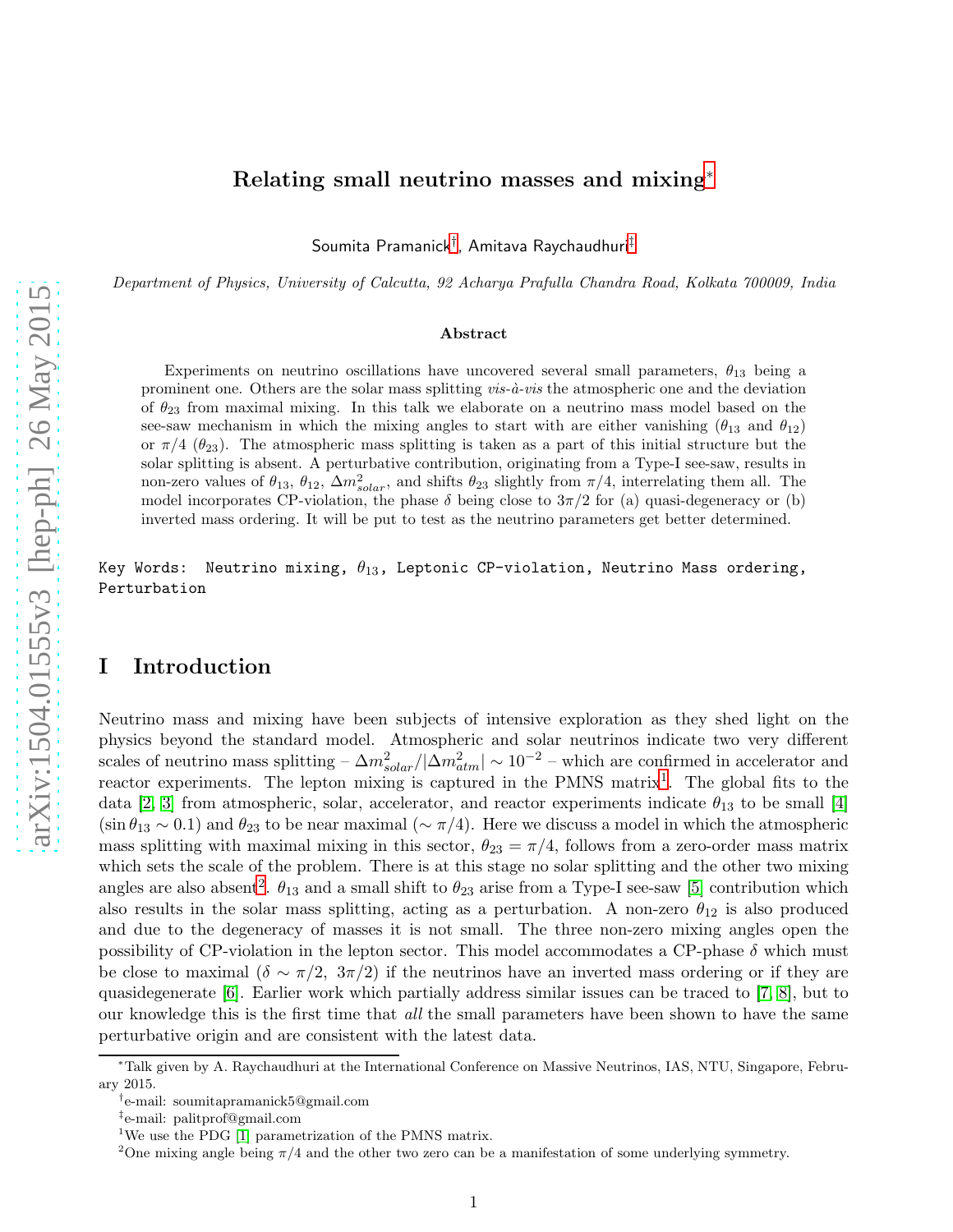# II The model

The starting choice of the mixing angles imply the following form of the mixing matrix, the columns of it being the unperturbed flavour basis<sup>[3](#page-1-0)</sup>:

$$
U^{0} = \begin{pmatrix} 1 & 0 & 0 \\ 0 & \sqrt{\frac{1}{2}} & \sqrt{\frac{1}{2}} \\ 0 & -\sqrt{\frac{1}{2}} & \sqrt{\frac{1}{2}} \end{pmatrix} .
$$
 (1)

Solar splitting is absent at this stage causing the first two mass eigenvalues to be degenerate<sup>[4](#page-1-1)</sup>. Thus the unperturbed neutrino mass matrix is  $M^0 = \text{diag}\{m_1^{(0)}\}$  $\binom{(0)}{1}, m_1^{(0)}$  $\binom{00}{1}, m_3^{(0)}$  $\binom{00}{3}$  in the mass basis. The unperturbed mass eigenvalues are made real and positive by suitable choices of the Majorana phases. The atmospheric splitting is given by  $\Delta m_{atm}^2 = (m_3^{(0)}$  $\binom{0}{3}^2 - \left(m_1^{(0)}\right)$  $(n^{(0)})^2$ . It is useful to define  $m^{\pm} = m_3^{(0)} \pm m_1^{(0)}$ 1 and express the unperturbed mass matrix in flavour basis as,

$$
(M^0)^{flavour} = U^0 M^0 U^{0T} = \frac{1}{2} \begin{pmatrix} 2m_1^{(0)} & 0 & 0\\ 0 & m^+ & m^-\\ 0 & m^- & m^+ \end{pmatrix} . \tag{2}
$$

As already hinted, the perturbation can originate from a Type-I see-saw. In order to reduce the number of independent parameters the Dirac mass term is taken to be proportional to the identity, i.e.,  $M_D = m_D \mathbb{I}$ , in the flavour basis. This choice completely determines the right-handed flavour basis although the form of  $M_R^{flavour}$  can be chosen at will to suit our purpose. In the interest of minimality we seek symmetric matrices with the fewest non-zero entries. Five texture zero matrices fail the invertibility criterion<sup>[5](#page-1-2)</sup> and therefore are not pursued. Next we try four texture zero options. By examining the different alternatives it can be seen that all the perturbation goals that we have set for ourselves could be achieved by only two such candidates out of which one is scripted below<sup>[6](#page-1-3)</sup>:

$$
M_R^{flavour} = m_R \begin{pmatrix} 0 & x e^{-i\phi_1} & 0 \\ x e^{-i\phi_1} & 0 & 0 \\ 0 & 0 & y e^{-i\phi_2} \end{pmatrix} , \qquad (3)
$$

where x, y are dimensionless constants of  $\mathcal{O}(1)$ . The Dirac mass is kept real without any loss of generality.

# <span id="page-1-5"></span>III Real  $M_R$  ( $\phi_1 = 0$  or  $\pi, \phi_2 = 0$  or  $\pi$ )

For notational simplicity in this section the phases are not written explicitly, instead  $x(y)$  is taken as positive or negative depending on whether  $\phi_1$  ( $\phi_2$ ) is 0 or  $\pi$ .

Employing Type-I see-saw one can write,

<span id="page-1-4"></span>
$$
M^{mass} = U^{0T} \left[ M_D^T (M_R^{flavour})^{-1} M_D \right] U^0 = \frac{m_D^2}{\sqrt{2} \ xym_R} \begin{pmatrix} 0 & y & y \\ y & \frac{x}{\sqrt{2}} & -\frac{x}{\sqrt{2}} \\ y & -\frac{x}{\sqrt{2}} & \frac{x}{\sqrt{2}} \end{pmatrix} . \tag{4}
$$

<sup>&</sup>lt;sup>3</sup>In this flavour basis the charged lepton mass matrix is taken to be diagonal.

<span id="page-1-0"></span><sup>&</sup>lt;sup>4</sup>Due to this degeneracy  $\theta_{12}$  is arbitrary and can be chosen to be zero as done here.

<span id="page-1-2"></span><span id="page-1-1"></span><sup>&</sup>lt;sup>5</sup>Existence of the inverse of  $M_R$  is an essential condition for the see-saw mechanism.

<span id="page-1-3"></span><sup>&</sup>lt;sup>6</sup>The other alternative is a mere  $2 \leftrightarrow 3$  exchange of this configuration and the corresponding results vary only up to a relative sign.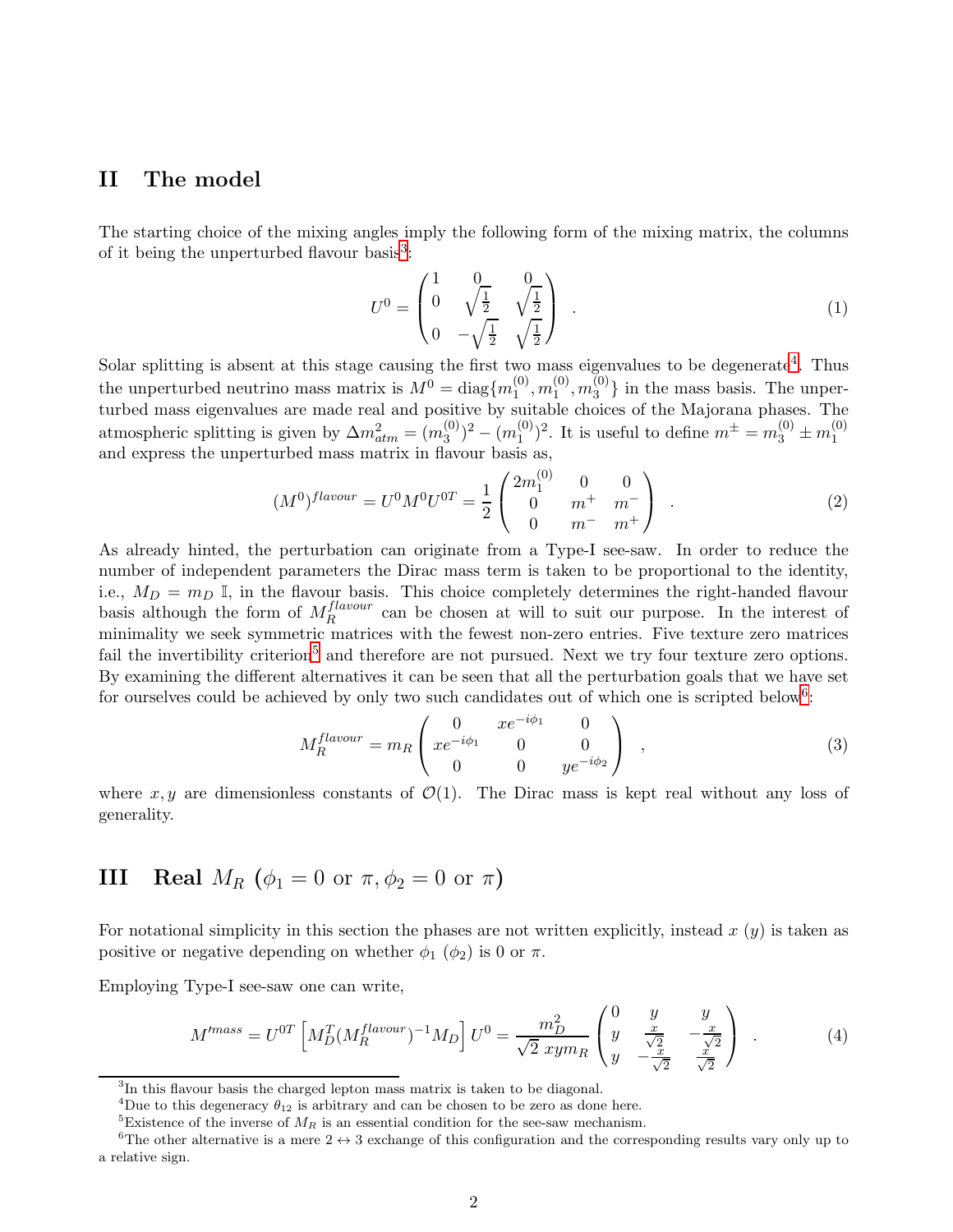The changes in the solar sector are determined by the  $2 \times 2$  submatrix of  $M'^{mass}$ ,

<span id="page-2-1"></span>
$$
M_{2\times 2}^{\prime mass} = \frac{m_D^2}{\sqrt{2} \ xym_R} \begin{pmatrix} 0 & y \\ y & x/\sqrt{2} \end{pmatrix} . \tag{5}
$$

From the above one has

<span id="page-2-5"></span>
$$
\tan 2\theta_{12} = 2\sqrt{2}\left(\frac{y}{x}\right) \ . \tag{6}
$$

The tribimaximal mixing value of  $\theta_{12}$ , which is disallowed by the  $1\sigma$  data but is allowed in the  $3\sigma$ range<sup>[7](#page-2-0)</sup>, is obtained if  $y/x = 1$ . From the data,  $\tan 2\theta_{12} > 0$  always, forcing x and y to have the same sign. Thus it can be inferred that either  $\phi_1 = 0 = \phi_2$  or  $\phi_1 = \pi = \phi_2$ . The global fits of  $\theta_{12}$  provide a bound on this ratio as,

<span id="page-2-8"></span>
$$
0.682 < \frac{y}{x} < 1.075 \text{ at } 3\sigma \tag{7}
$$

From eq.  $(5)$ ,

<span id="page-2-6"></span>
$$
\Delta m_{solar}^2 = \frac{m_D^2}{xym_R} m_1^{(0)} \sqrt{x^2 + 8y^2} . \tag{8}
$$

The first order corrected third wave function  $|\psi_3\rangle$  is:

<span id="page-2-2"></span>
$$
|\psi_3\rangle = \begin{pmatrix} \frac{\kappa}{\sqrt{2}}(1 - \frac{\kappa}{\sqrt{2}}\frac{x}{y}) \\ \frac{1}{\sqrt{2}}(1 + \frac{\kappa}{\sqrt{2}}\frac{x}{y}) \end{pmatrix} ,
$$
 (9)

where

$$
\kappa \equiv \frac{m_D^2}{\sqrt{2} \; x m_R m^-} \; . \tag{10}
$$

If  $x > 0$  the sign of  $m^-$  determines that of  $\kappa$ . Comparing eq. [\(9\)](#page-2-2) with the third column of the PMNS matrix, we write,

<span id="page-2-4"></span>
$$
\sin \theta_{13} \cos \delta = \kappa = \frac{m_D^2}{\sqrt{2} \ x m_R m^-} \tag{11}
$$

For normal mass ordering (NO),  $\delta = 0$  while for inverted mass ordering (IO)  $\delta = \pi$  if  $x > 0$ , both being CP conserving<sup>[8](#page-2-3)</sup>. For  $x < 0$  NO (IO) corresponds to  $\delta = \pi$  (0). From eqs. [\(11\)](#page-2-4), [\(6\)](#page-2-5), and [\(8\)](#page-2-6) we get,

<span id="page-2-7"></span>
$$
\Delta m_{solar}^2 = \text{sgn}(x) \ m^{-} m_1^{(0)} \ \frac{4 \sin \theta_{13} \cos \delta}{\sin 2\theta_{12}} \,, \tag{12}
$$

which relates the solar sector with  $\theta_{13}$ . The requirement  $\Delta m_{solar}^2 > 0$  is ensured by sgn(x)  $m^- \sin \theta_{13} \cos \delta > 0$  from eq. [\(11\)](#page-2-4). If the neutrino mass splittings,  $\theta_{12}$ , and  $\theta_{13}$  are given, eq. [\(12\)](#page-2-7) determines the lightest neutrino mass,  $m_0$ .

Inverted ordering is excluded by eq. [\(12\)](#page-2-7) as we now show. If  $z \equiv m^{-}m_1^{(0)}$  $_{1}^{(0)}/\Delta m_{atm}^{2}$  and  $m_0/\sqrt{|\Delta m^2_{atm}|} \equiv \tan \xi$ , then

<span id="page-2-9"></span>
$$
z = \sin \xi / (1 + \sin \xi) \text{ (normal ordering)},
$$
  
\n
$$
z = 1 / (1 + \sin \xi) \text{ (inverted ordering)}.
$$
\n(13)

<sup>&</sup>lt;sup>7</sup>From [\[2\]](#page-7-0) we use  $7.03 \le \Delta m_{21}^2 / 10^{-5} \text{ eV}^2 \le 8.03$  and  $31.30^{\circ} \le \theta_{12} \le 35.90^{\circ}$  at  $3\sigma$ .

<span id="page-2-3"></span><span id="page-2-0"></span><sup>&</sup>lt;sup>8</sup>The usual convention of all the mixing angles  $\theta_{ij}$  belonging to the the first quadrant is followed.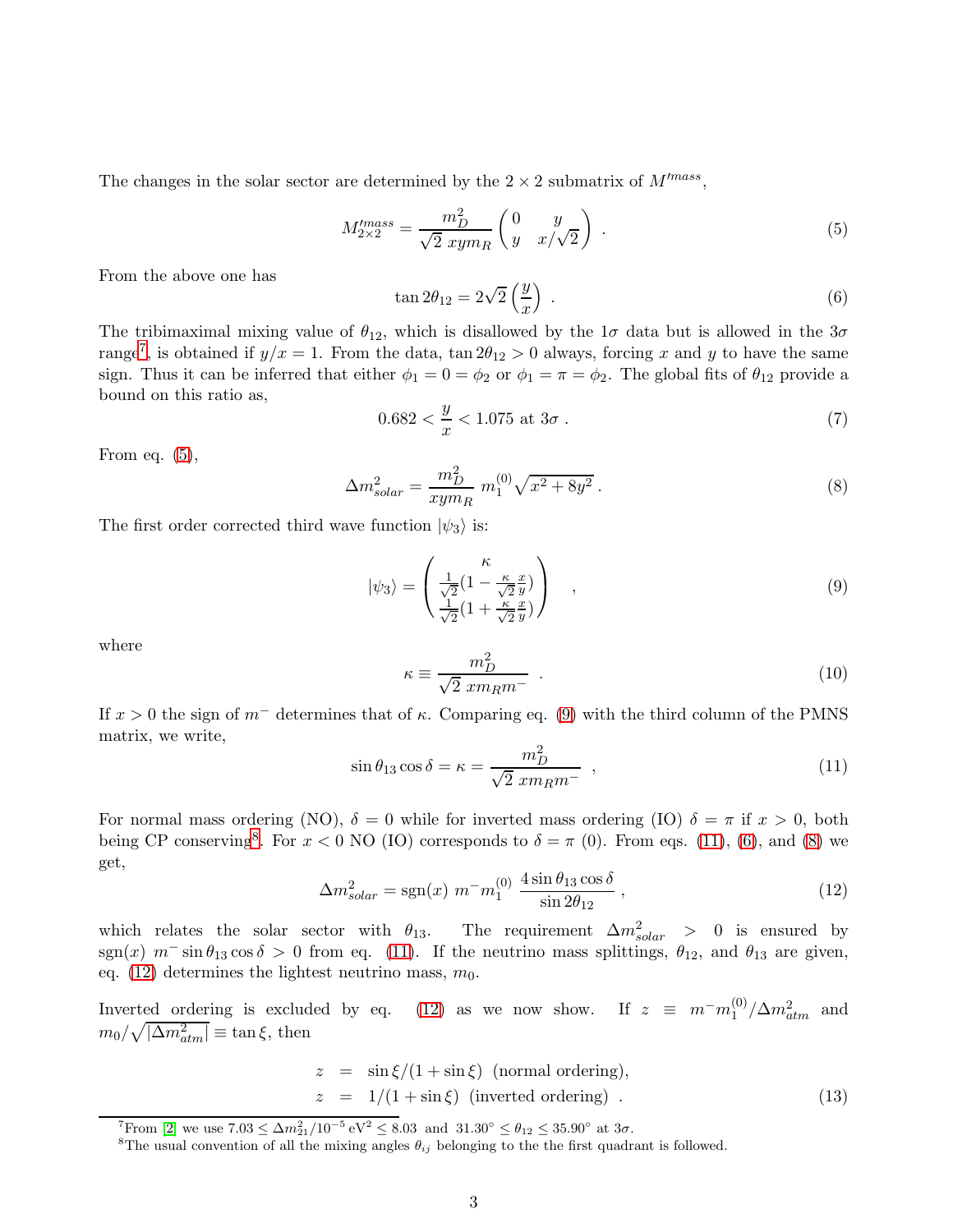It is seen that  $0 \le z \le 1/2$  for NO and  $1/2 \le z \le 1$  for IO and as  $z \to 1/2$  one approaches quasidegeneracy, i.e.,  $m_0 \rightarrow \text{large}$ , in both cases. From eq. [\(12\)](#page-2-7)

<span id="page-3-2"></span>
$$
z = \left(\frac{\Delta m_{solar}^2}{|\Delta m_{atm}^2|}\right) \left(\frac{\sin 2\theta_{12}}{4\sin \theta_{13}|\cos \delta|}\right) ,\qquad (14)
$$

where  $|\cos \delta| = 1$  for real  $M_R$ . For the observed ranges of the oscillation parameters  $z \sim 10^{-2}$ , as a result of which inverted mass ordering is disallowed.

From eq.  $(9)$ :

$$
\tan \theta_{23} \equiv \tan(\pi/4 - \omega) = \frac{1 - \frac{\kappa}{\sqrt{2}} \frac{x}{y}}{1 + \frac{\kappa}{\sqrt{2}} \frac{x}{y}} \quad , \tag{15}
$$

Using eqs. [\(6\)](#page-2-5) and [\(11\)](#page-2-4) in the above we get,

<span id="page-3-0"></span>
$$
\tan \omega = \frac{2\sin \theta_{13} \cos \delta}{\tan 2\theta_{12}}.
$$
\n(16)

The octant of  $\theta_{23}$  is dictated by the sign of  $\omega$  which in its turn is determined by  $\delta$ .  $\theta_{23}$  lies in the first (second) octant, when  $\omega$  is positive (negative), i.e.,  $\delta = 0$  ( $\pi$ ). For NO, the only allowed option, this corresponds to  $x > 0$   $(x < 0)$ .



<span id="page-3-1"></span>Figure 1: The 3 $\sigma$  range of sin  $\theta_{13}$  and  $\tan 2\theta_{12}$  from global fits is represented by the blue dot-dashed box with the best-fit shown as a violet dot. When the best-fit values of the two mass-splittings are used, eq. [\(12\)](#page-2-7) gives the red dotted curve for  $m_0 = 2.5$  meV. From eq. [\(16\)](#page-3-0) for the first (second) octant the portion below the green solid (dashed) straight line is excluded by  $\theta_{23}$  at  $3\sigma$ . Eq. [\(12\)](#page-2-7) does not allow inverted ordering for real  $M_R$ .

Our results for the real perturbation are shown in Fig. [1.](#page-3-1) The  $3\sigma$  global-fit range of  $\sin \theta_{13}$  and  $\tan 2\theta_{12}$  is marked by the blue dot-dashed box and the best-fit value is indicated by a violet dot in Fig [1.](#page-3-1) For any point in this region, if the two mass splittings are specified, the z (or equivalently  $m_0$ ) that produces the correct solar splitting is determined by eq. [\(14\)](#page-3-2).

From the 3 $\sigma$  data  $\omega_{min} = 0$  for both octants and  $\omega_{max} = 6.6^{\circ}$  (-8.3°) for the first (second) octant [\[2\]](#page-7-0). In this model in case of real  $M_R$  we get  $|\omega| \geq 5.14^{\circ}$  for both octants using eq. [\(16\)](#page-3-0), as  $|\cos \delta| = 1$ . This limits the range in which  $\theta_{23}$  can be obtained<sup>[9](#page-3-3)</sup>. Eq. [\(16\)](#page-3-0) for  $\omega_{max}$  for the first (second) octant is

<span id="page-3-3"></span><sup>&</sup>lt;sup>9</sup>This range is excluded at  $1\sigma$  for the first octant.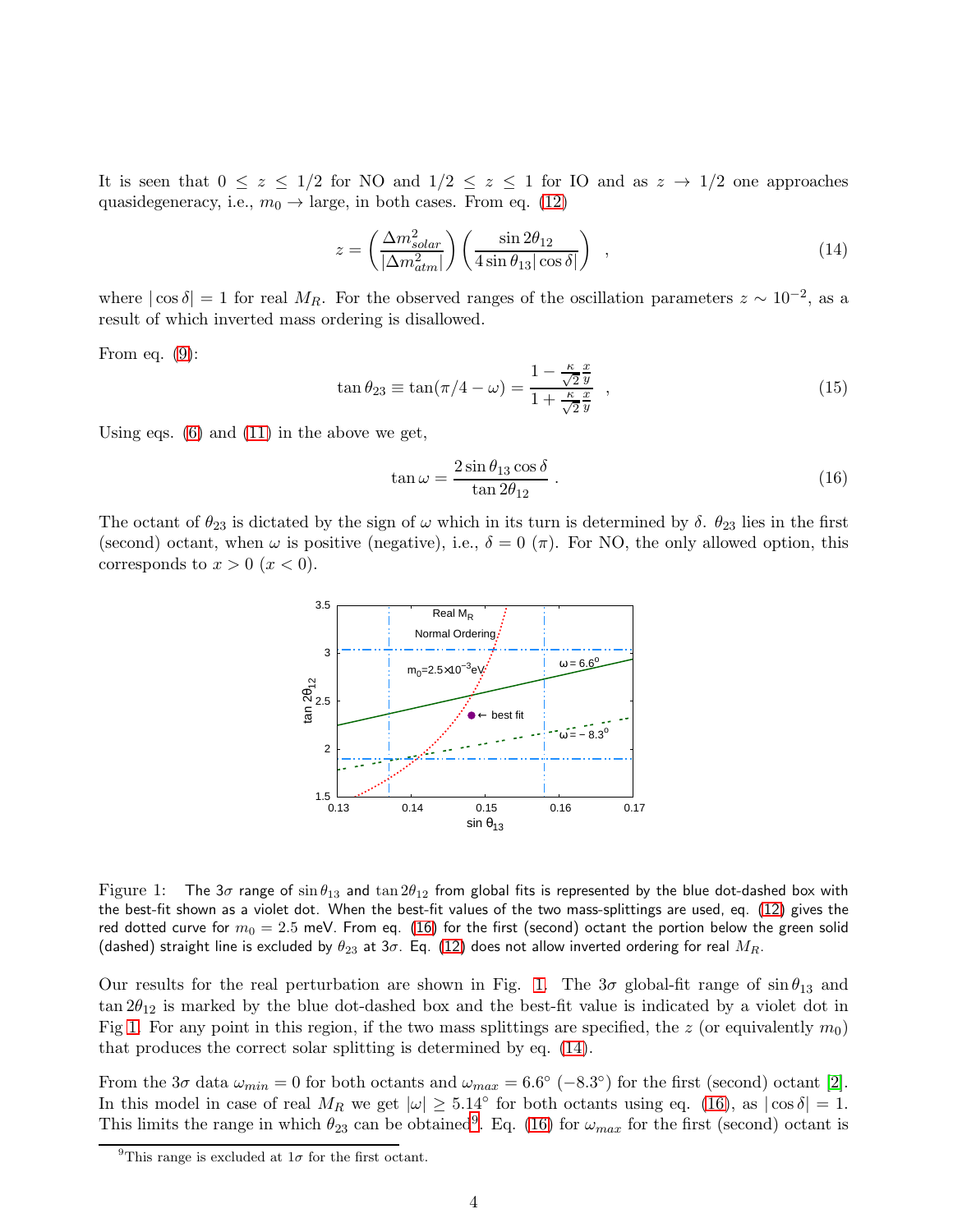denoted by the green solid (dashed) straight lines below which the model does not hold in each case. Needless to mention that the best-fit point is allowed only if  $\theta_{23}$  is in the second octant.

One obtains  $z_{max} = 6.03 \times 10^{-2}$  using the 3 $\sigma$  limits of  $\theta_{13}$  and  $\theta_{12}$  in eq. [\(14\)](#page-3-2), implying  $(m_0)_{max}$ 3.10 meV. The consistency of eq. [\(14\)](#page-3-2) with eq. [\(16\)](#page-3-0) at  $\omega_{max}$  sets  $z_{min} = 4.01 \times 10^{-2}$  (3.88 ×10<sup>-2</sup>) for the first (second) octant corresponding to  $(m_0)_{min} = 2.13$  (2.06) meV. For example, if  $m_0 = 2.5$  meV and if the best-fit values of the solar and atmospheric mass splittings are used then eq. [\(12\)](#page-2-7) yields the red dotted curve in Fig. [1.](#page-3-1)

The free parameters here are  $m_0$ ,  $m_D^2 / x m_R$  and y for real  $M_R$  with which the solar mass splitting,  $\theta_{12}, \theta_{13}, \theta_{23}$  are obtained for normal mass ordering. Inverted ordering is not allowed so long as the perturbation is real.

## IV Complex  $M_R$

For the more general complex  $M_R$  in the mass basis one gets in place of eq. [\(4\)](#page-1-4):

<span id="page-4-0"></span>
$$
M^{lmass} = \frac{m_D^2}{\sqrt{2}xym_R} \begin{pmatrix} 0 & ye^{i\phi_1} & ye^{i\phi_1} \\ ye^{i\phi_1} & \frac{xe^{i\phi_2}}{\sqrt{2}} & \frac{-xe^{i\phi_2}}{\sqrt{2}} \\ ye^{i\phi_1} & \frac{-xe^{i\phi_2}}{\sqrt{2}} & \frac{xe^{i\phi_2}}{\sqrt{2}} \end{pmatrix} . \tag{17}
$$

 $(0)$ 

Here x and y are positive. One observes that  $M'$  in eq. [\(17\)](#page-4-0) is not hermitian. To proceed, one chooses the hermitian combination  $(M^0 + M')^{\dagger} (M^0 + M')$  treating  $M^{0\dagger} M^0$  as the zeroth order term and  $(M^{0\dagger}M' + M'^{\dagger}M^0)$  as the lowest order perturbation. The unperturbed eigenvalues now are  $(m_i^{(0)}$  $\binom{(0)}{i}^2$ and the perturbation matrix, which is hermitian by construction, is

<span id="page-4-1"></span>
$$
(M^{0\dagger}M' + M'^{\dagger}M^{0})^{mass} = \frac{m_D^2}{\sqrt{2}xym_R} \begin{pmatrix} 0 & 2m_1^{(0)}y\cos\phi_1 & yf(\phi_1) \\ 2m_1^{(0)}y\cos\phi_1 & \frac{2}{\sqrt{2}}m_1^{(0)}x\cos\phi_2 & -\frac{1}{\sqrt{2}}xf(\phi_2) \\ yf^*(\phi_1) & -\frac{1}{\sqrt{2}}xf^*(\phi_2) & \frac{2}{\sqrt{2}}m_3^{(0)}x\cos\phi_2 \end{pmatrix},
$$
(18)

with

$$
f(\xi) = m^+ \cos \xi - im^- \sin \xi . \tag{19}
$$

Beyond this point steps similar to those for real  $M_R$  are followed.

From eq. [\(18\)](#page-4-1) the solar mixing angle now is

<span id="page-4-3"></span>
$$
\tan 2\theta_{12} = 2\sqrt{2} \frac{y}{x} \frac{\cos \phi_1}{\cos \phi_2} .
$$
\n(20)

Thus,  $(\cos \phi_1 / \cos \phi_2)$  has to be positive. The limits given in eq. [\(7\)](#page-2-8) will now apply on the combination  $(y/x)(\cos \phi_1/\cos \phi_2).$ 

In the complex  $M_R$  case including first order corrections  $|\psi_3\rangle$  becomes

<span id="page-4-2"></span>
$$
|\psi_3\rangle = \begin{pmatrix} \kappa f(\phi_1)/m^+ \\ \frac{1}{\sqrt{2}}(1 - \frac{\kappa}{\sqrt{2}} \frac{x}{y} f(\phi_2)/m^+) \\ \frac{1}{\sqrt{2}}(1 + \frac{\kappa}{\sqrt{2}} \frac{x}{y} f(\phi_2)/m^+) \end{pmatrix} .
$$
 (21)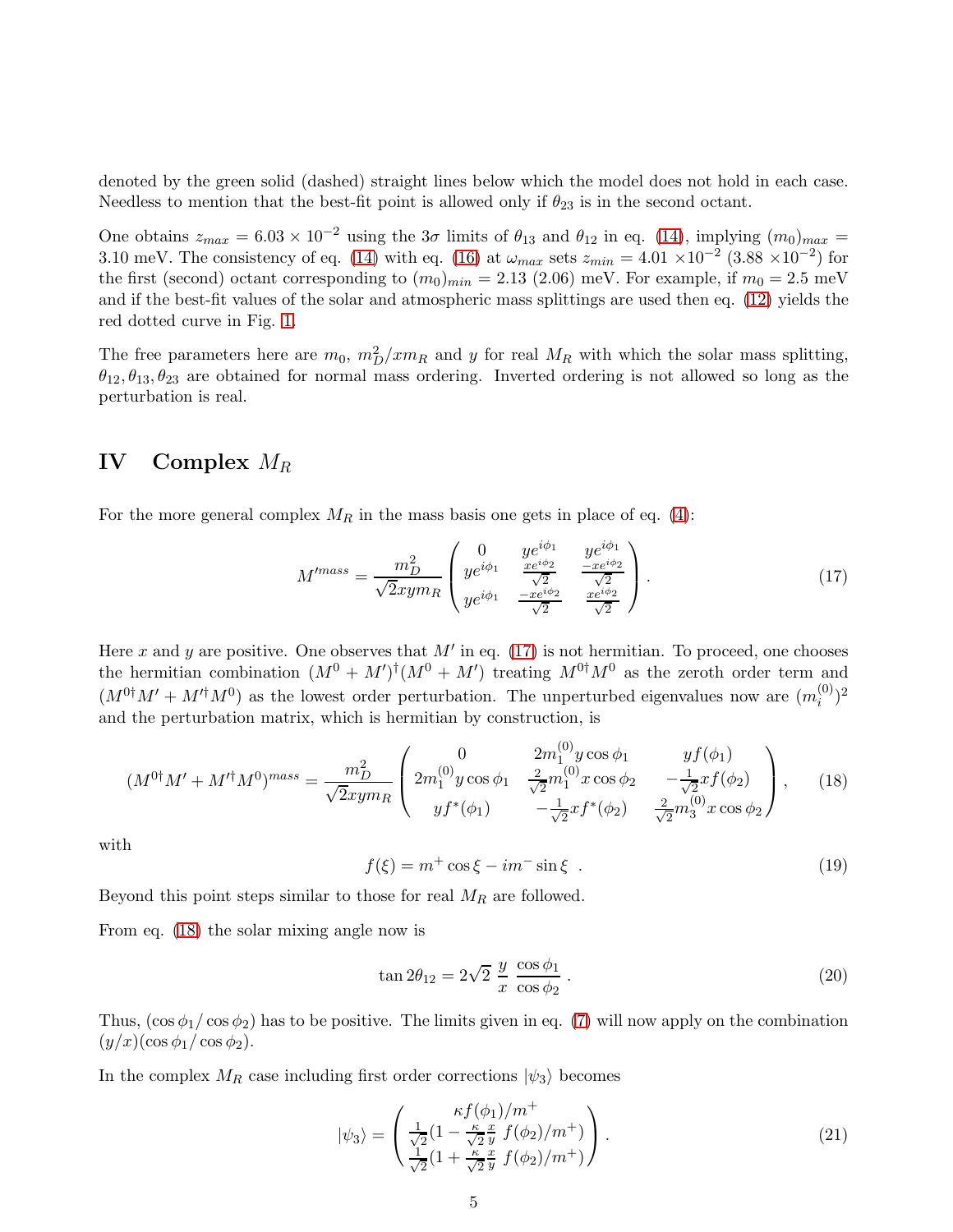Now  $\kappa$  is positive (negative) for NO (IO) always. Eq. [\(21\)](#page-4-2) implies

<span id="page-5-0"></span>
$$
\sin \theta_{13} \cos \delta = \kappa \cos \phi_1 ,
$$
  
\n
$$
\sin \theta_{13} \sin \delta = \kappa \frac{m^-}{m^+} \sin \phi_1 .
$$
\n(22)

So,  $\cos \delta$  has the same sign (opposite sign) as that of  $\cos \phi_1$  for NO (IO). Further, the product  $\sin \theta_{13} \sin \delta$  in the CP-violation Jarlskog parameter, J, is dependent on  $\sin \phi_1$ . The phase  $\phi_2$  has no affect on  $\delta$ .

For normal ordering –  $\kappa > 0$  – the quadrants of  $\delta$  and  $\phi_1$  are the same while for inverted ordering  $-\kappa < 0 - \delta$  has to be in the first (third) quadrant when  $\phi_1$  happens to be in the second (fourth) quadrant and *vice-versa*. So, a near-maximal  $\delta = 3\pi/2 - \epsilon$  can be obtained if  $\phi_1 \sim 3\pi/2 - \epsilon (3\pi/2 + \epsilon)$ for normal (inverted) ordering.

From eq. [\(21\)](#page-4-2)

$$
\tan \theta_{23} = \frac{1 - \frac{\kappa}{\sqrt{2}} \frac{x}{y} \cos \phi_2}{1 + \frac{\kappa}{\sqrt{2}} \frac{x}{y} \cos \phi_2}, \qquad (23)
$$

Using eqs.  $(20)$  and  $(22)$ ,

<span id="page-5-1"></span>
$$
\tan \omega = \frac{2\sin \theta_{13} \cos \delta}{\tan 2\theta_{12}}.
$$
\n(24)

The corresponding result for real  $M_R$  – eq. [\(16\)](#page-3-0) – is recovered if  $\cos \delta = \pm 1$ . From eq. [\(24\)](#page-5-1)  $\theta_{23}$  is in the first octant if  $\delta$  lies in the first or the fourth quadrant – which result in opposite signs of  $J$  – otherwise it is in the second octant. This correlation does not depend on the mass ordering. Thus the first (second) octant goes with  $\delta = 3\pi/2 + \epsilon (3\pi/2 - \epsilon)$  if  $\delta$  is near  $3\pi/2$ .

If  $m_D$  and  $m_R$  are expressed in terms of  $\sin \theta_{13} \cos \delta$ , one finds

<span id="page-5-3"></span>
$$
\Delta m_{solar}^2 = \text{sgn}(\cos \phi_2) \ m^{-} m_1^{(0)} \ \frac{4 \sin \theta_{13} \cos \delta}{\sin 2\theta_{12}} \,, \tag{25}
$$

which is of very similar form as eq.  $(12)$  for real  $M_R$ . Obviously, eqs.  $(13)$  and  $(14)$  still apply. If one notes the factors which determine the sign of cos  $\delta$  one can conclude that the positivity of  $\Delta m_{solar}^2$  is ensured if sgn(cos  $\phi_1$  cos  $\phi_2$ ) is positive for both mass orderings. Therefore, the sign of the solar mass splitting accommodates both octants of  $\theta_{23}$  irrespective of the mass ordering. The admissible range of  $\delta$  can be identified by reexpressing eq. [\(14\)](#page-3-2) as:

<span id="page-5-2"></span>
$$
|\cos\delta| = \left(\frac{\Delta m_{solar}^2}{|\Delta m_{atm}^2|}\right) \left(\frac{\sin 2\theta_{12}}{4\sin\theta_{13} z}\right) . \tag{26}
$$

In the analysis which we report  $m_0, \theta_{13}$ , and  $\theta_{12}$  are the inputs. We get  $\delta$  and  $\theta_{23}$  from eqs. [\(26\)](#page-5-2) and [\(24\)](#page-5-1). The CP-violation measure, J, and the combination  $|m_{\nu_e \nu_e}|$  which contributes to  $0\nu 2\beta$  are then easily obtained.

The results for complex  $M_R$  are presented in Fig. [2.](#page-6-0) The left panel (thick curves) shows the variation of  $\theta_{23}$  with  $m_0$  when the neutrino mass square splittings and the angles  $\theta_{13}$  and  $\theta_{12}$  cover their  $3\sigma$ ranges. The thin curves are for the best-fit values. In this figure the green (pink) curves are always for NO (IO) while solid (dashed) curves are for  $\theta_{23}$  in the first (second) octant. For IO the thick and thin curves are too close for distinction in this panel. Note that  $\theta_{23} = \pi/4$  is not consistent with the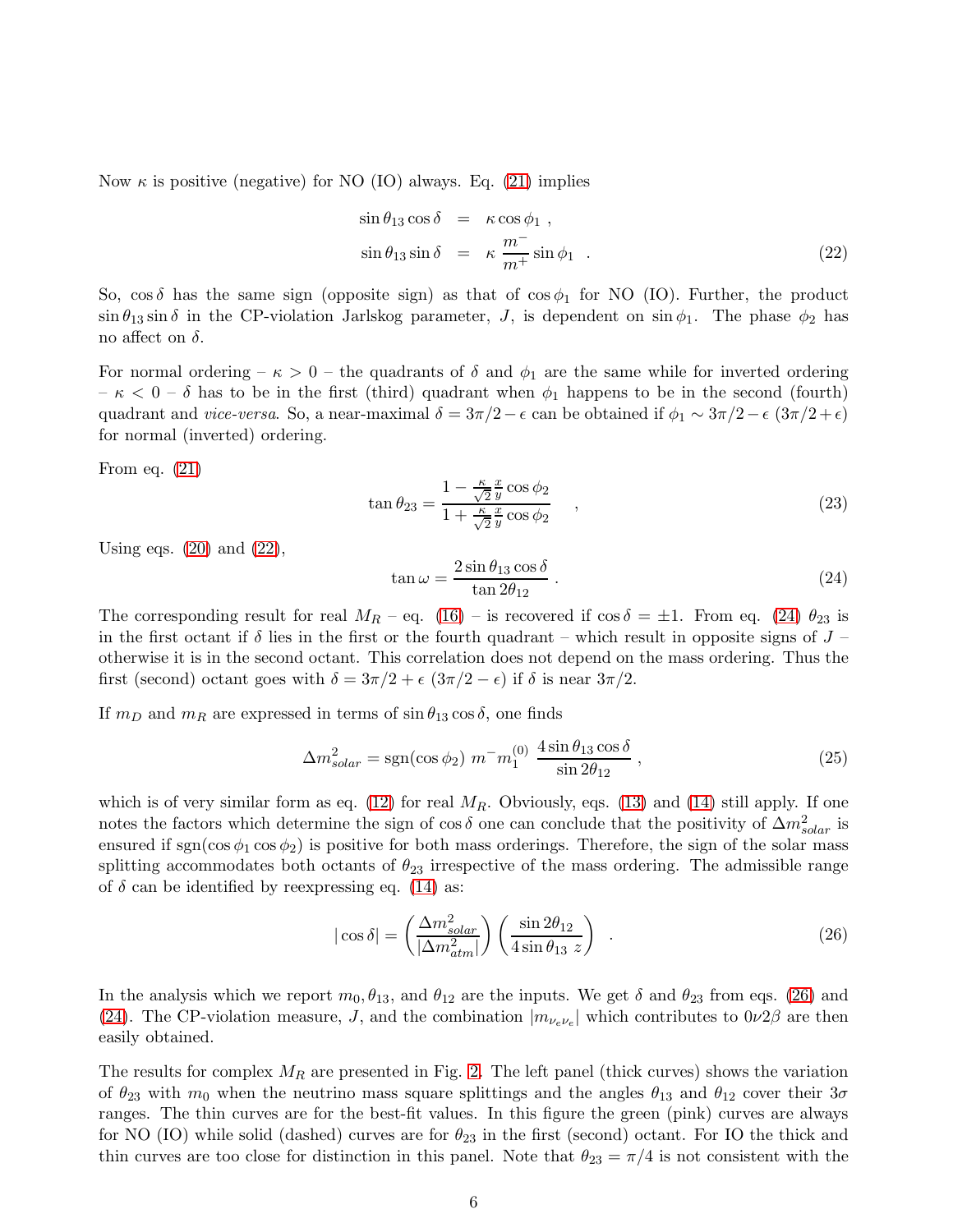

<span id="page-6-0"></span>Figure 2:  $\theta_{23}$ ,  $|m_{\nu_e\nu_e}|$  (in eV),  $\delta$ , and  $J$  as a function of the lightest neutrino mass  $m_0$  (in eV). The green (pink) curves are for NO (IO). The  $3\sigma$  allowed region is between the thick curves of each type while the thin curves are for the best-fit input values. The solid (dashed) curves are for the first (second) octant of  $\theta_{23}$ . Left: The variation of  $\theta_{23}$ . The inset shows  $|m_{\nu_e\nu_e}|$  (in eV), the effective mass controlling  $0\nu2\beta$  processes. Right: CP-phase  $\delta$ . The inset exhibits the CP-violation measure  $J$ .

 $3\sigma$  predictions from this model. It is seen that  $\theta_{23}$  is symmetrically distributed about  $\pi/4$ , which is expected from eq. [\(24\)](#page-5-1). For IO the obtained range is outside  $1\sigma$  but are admissible at  $3\sigma$ . When  $\theta_{23}$  is better measured one of the mass orderings will be eliminated unless the neutrinos are in the quasidegenerate regime.

The  $3\sigma$  limits of  $\theta_{23}$  in the two octants determine the minimum permitted value of  $m_0$  for NO. For IO eq. [\(25\)](#page-5-3) allows  $m_0$  to be arbitrarily small (see below). In the inset of this panel  $|m_{\nu_e \nu_e}|$  has been plotted. Direct neutrino mass measurements [\[9\]](#page-8-4) are expected to be sensitive to masses up to 200 meV. Planned  $0\nu2\beta$  experiments will access  $m_0$  in the quasidegenerate regime [\[10\]](#page-8-5). Fig. [2](#page-6-0) indicates that to distinguish the alternate mass ordering possibilities an order of magnitude improvement in their sensitivity will be needed. Large atmospheric neutrino detectors such as INO or long-baseline experiments are alternate avenues for determining the mass ordering.

In the right panel of Fig. [2](#page-6-0) the variation of  $\delta$  with  $m_0$  for both mass orderings is shown. The dependence of J appears in the inset. The two panels of Fig. [2](#page-6-0) use the same conventions. Since the three mixing angles are kept in the first quadrant, J is positive if  $0 \le \delta \le \pi$  and is negative otherwise. As mentioned before, the quadrant of  $\delta$  can be altered by choosing the quadrant of  $\phi_1$  suitably<sup>[10](#page-6-1)</sup>. However, for a particular mass ordering from eq. [\(26\)](#page-5-2) the dependence of  $|\cos \delta|$  on  $m_0$  is the same for the different alternatives, which are  $\pm \delta$  and  $(\pi \pm \delta)$ . Keeping this in mind, in Fig. [2](#page-6-0) (right panel)  $\delta$ has been plotted in the first quadrant and J has been taken as positive.

As  $\theta_{23}$  is symmetric around  $\pi/4$  in this model and J is proportional to sin  $2\theta_{23}$  so it is independent of the octant. For inverted mass ordering both  $\delta$  and J remain nearly unaffected by variations of  $m_0$ .

If  $m_0$  is smaller than 10 meV, then the CP-phase  $\delta$  is much larger for inverted ordering. Once the mass ordering is known and CP-violation in the neutrino sector is measured this could provide a clear test of this model. Consistent with Sec. [III,](#page-1-5) the limit of real  $M_R$  is admissible only for NO, and that too for only a portion of the  $3\sigma$  range.

As discussed, one has  $0 \le z \le 1/2$  for NO and  $1/2 \le z \le 1$  for IO. It is seen from eq. [\(26\)](#page-5-2) that as

<span id="page-6-1"></span><sup>&</sup>lt;sup>10</sup>From eq. [\(22\)](#page-5-0),  $\delta \rightarrow \pi + \delta$  if  $\phi_1 \rightarrow \pi + \phi_1$ .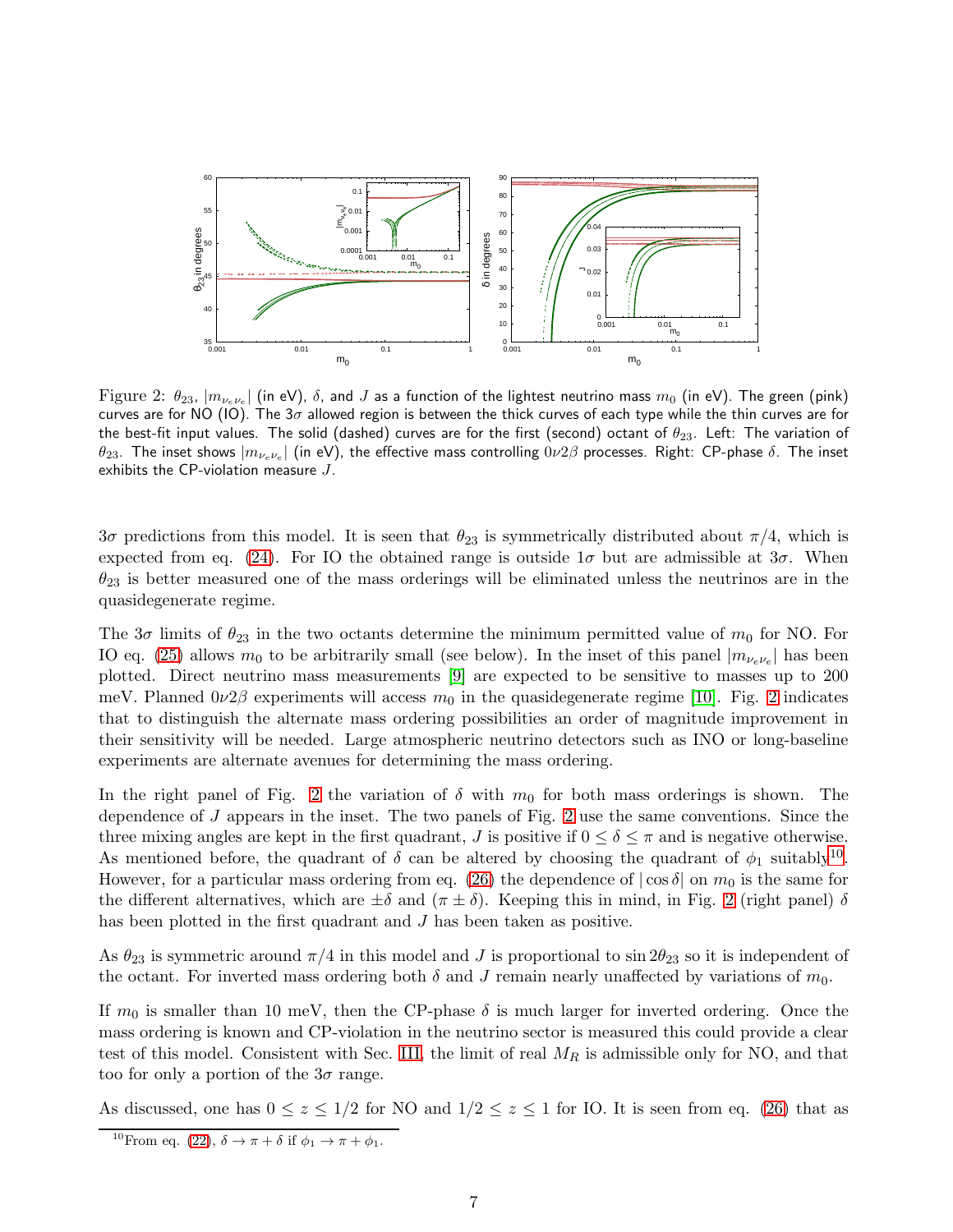a consequence of this the allowed  $\delta$  are complementary for the two mass orderings tending towards a common value in the quasidegenerate limit, which sets in from around  $m_0 = 100$  meV. Unlike the real  $M_R$  case, in eq. [\(14\)](#page-3-2) by taking  $\cos \delta$  small one can make  $z \equiv m^{-}m_1^{(0)}$  $1^{(0)}/\Delta m_{atm}^2 \sim 1$  so that solutions exist for  $m_0$  for IO corresponding to even  $m_0$  arbitrarily small unlike for NO where the lower limit of  $m_0$  is set by  $\cos \delta = 1$ , i.e., real  $M_R$ .

# V Conclusions

Summarizing, a neutrino mass model is presented in which the observed solar mass splitting,  $\theta_{12}$ ,  $\theta_{13}$ , and  $\omega = \pi/4 - \theta_{23}$  all originated from a single perturbation (derived out of a Type-I see-saw mechanism) and are thereby related to each other. The atmospheric mass splitting preferred by the data and maximal mixing in this sector play the role of the unperturbed framework. In order to restrict free parameters to a minimum the Dirac term in the see-saw is taken as proportional to the identity matrix and the right-handed neutrino mass matrix,  $M_R$ , has a four-zero texture in the flavour basis. Requiring that the mixing angles and solar mass splitting identified by the global fits be reproduced, for a real  $M_R$  a narrow range of the lightest neutrino mass ( $m_0 \sim$  a few meV) is permitted for normal ordering. It leaves the option open for  $\theta_{23}$  to belong to the first or the second octant. Such a CP conserving real perturbation forbids inverted ordering. The more general complex  $M_R$  enables a considerable enlargement of the range of  $m_0$  and determines in its terms the CP-phase  $\delta$  and the octant of  $\theta_{23}$  as well, while accommodating both mass orderings. In the quasi-degenerate limit and in case of inverted ordering  $\delta \sim 3\pi/2$  is a natural prediction. Future improved measurements of  $\delta$ ,  $\theta_{23}$ ,  $0\nu2\beta$  and determination of the neutrino mass ordering will test the model from various angles.

### Acknowledgements

AR thanks the organizers for arranging a very stimulating meeting on neutrino physics. SP acknowledges a Senior Research Fellowship from CSIR, India. AR is partially funded by the Department of Science and Technology Grant No. SR/S2/JCB-14/2009.

# <span id="page-7-3"></span>References

- <span id="page-7-0"></span>[1] K. A. Olive et al. [Particle Data Group Collaboration], Chin. Phys. C 38, 090001 (2014).
- [2] M. C. Gonzalez-Garcia, M. Maltoni, J. Salvado and T. Schwetz, JHEP 1212, 123 (2012) [\[arXiv:1209.3023v](http://arxiv.org/abs/1209.3023)3 [hep-ph]], NuFIT 1.3 (2014).
- <span id="page-7-1"></span>[3] D. V. Forero, M. Tortola and J. W. F. Valle, Phys. Rev. D 86, 073012 (2012) [\[arXiv:1205.4018](http://arxiv.org/abs/1205.4018) [hep-ph]].
- <span id="page-7-2"></span>[4] For the present status of  $\theta_{13}$  see presentations from Double Chooz, RENO, Daya Bay, MINOS/MINOS+ and T2K at Neutrino 2014. https://indico.fnal.gov/conferenceOtherViews.py?view=standard&confId=8022.